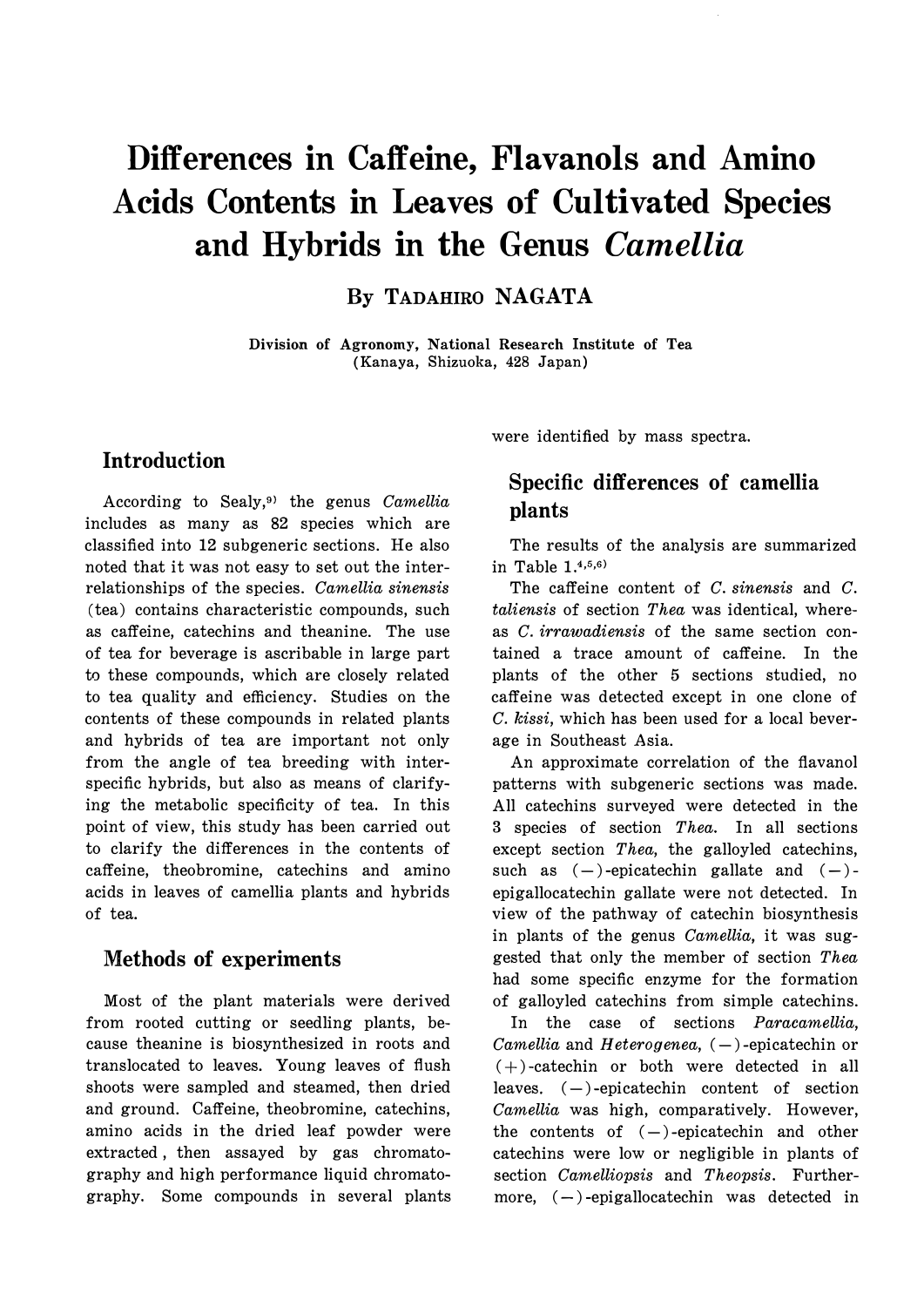|              | Origin of sample                                | CAF              | THB    | THE    | Flavanol<br>SQN  |                    |         |                                     |             |               |
|--------------|-------------------------------------------------|------------------|--------|--------|------------------|--------------------|---------|-------------------------------------|-------------|---------------|
|              |                                                 |                  |        |        |                  | $EC (+)-C EGC ECG$ |         |                                     | <b>EGCG</b> |               |
| Section Thea |                                                 |                  |        |        |                  |                    |         |                                     |             |               |
|              | C. sinensis var. sinensis                       | ₩                | $^{+}$ | ₩      | ╫                | $^{+}$             | ₩.      | ₩                                   | ╫           | $N \cdot D$ . |
|              | sinensis var. assamica                          | ₩                |        | #      | ₩                | $^{+}$             | $+$     | ₩                                   | ╫           | N.D.          |
|              | C. taliensis                                    | ₩                | $^{+}$ | $^{+}$ | $+$              | $^{+}$             | $+$     | $+$                                 | ₩           | N.D.          |
|              | C. irrawadiensis                                | 士                | $+$    | $^{+}$ | $+$              | $^{+}$             | $^{+}$  | $+$                                 | $^{+}$      | N.D.          |
|              | Section Camellia                                |                  |        |        |                  |                    |         |                                     |             |               |
|              | C. japonica                                     |                  |        |        | ₩                | $^{+}$             |         |                                     |             | N.D.          |
|              | C. japonica var. decumbens                      |                  |        |        | ₩                | ╫                  |         |                                     |             | N.D.          |
|              | C. japonica subsp. hozanensis                   |                  |        |        | $^{+}$           | ╫                  |         |                                     |             | D.            |
|              | C. saluenensis                                  |                  |        |        | $+$              | $^{+}$             |         |                                     |             | $D$ .         |
|              | C. pitardii                                     |                  |        |        | ₩                | $+$                | $+$     |                                     |             | N.D.          |
|              | Section Heterogenea                             |                  |        |        |                  |                    |         |                                     |             |               |
|              | C. furfuracea                                   |                  |        | $^{+}$ | $^{+}$           | ╫                  | $^{+}$  |                                     |             | N.D.          |
|              | C. granthamiana                                 |                  |        |        | $+$              | $H - H$            |         |                                     |             | N.D.          |
|              | Section Paracamellia                            |                  |        |        |                  |                    |         |                                     |             |               |
|              | C. sasanqua                                     |                  |        |        | $^{+}$           |                    |         |                                     |             | D.            |
|              | C. oleifera                                     |                  |        |        |                  | $^{+}$             |         |                                     |             | N.D.          |
|              | $C.$ $kissi$                                    | $^+$             |        |        | $^{+}$           |                    |         |                                     |             | $N \cdot D$ . |
|              | Section Theopsis<br>$(5$ species)               |                  |        |        | 士                |                    |         |                                     |             | N.D.          |
|              | Section Camelliopsis<br>$(3$ species)           |                  |        |        |                  |                    |         |                                     |             | N.D.          |
| Hybrids      |                                                 |                  |        |        |                  |                    |         |                                     |             |               |
|              | C. sinensis $\times$ C. japonica (3 clones)     | $+\sim$ $+\cdot$ |        | $^{+}$ | ╫∼₩              | $^{+}$             | $H - H$ | $+$                                 | ╫∼╫         | N.D.          |
|              | C. japonica var. decumbens $\times$ C. sinensis | $+$              |        | $^{+}$ | ₩                | #                  | #       | #                                   | #           | N. D.         |
|              | C. sasanqua $\times$ C. sinensis (4 clones)     | $+\sim$ #        | $^{+}$ | $^{+}$ | $+\sim$ ##       | $+$                |         | $+ \sim$ ## + $\sim$ #+ + $\sim$ ## |             | D.            |
| Dubic        |                                                 |                  |        |        |                  |                    |         |                                     |             |               |
|              | C. wabisuke                                     |                  |        |        | $+\sim$ ##       | $+\sim$ $+\cdot$   |         | 士                                   |             | N.D.          |
|              | C. vernalis                                     |                  |        |        | $+\sim$ $+\cdot$ | $\,+\,$            |         |                                     |             | D.            |
|              | C. hiemalis                                     |                  |        |        | $^{+}$           | $^{+}$             |         |                                     |             | D.            |
|              | C. tenuiflora                                   |                  |        |        |                  | $^{+}$             |         |                                     |             | N.D.          |

#### **Table 1. Caffeine, theobromine, flavanol and amino acids contents in leaves of plants from the genus** *Camellia*

1) CAF: caffeine, THB: theobromine, THE: theanine, EC:  $(-)$ -epicatechin,  $(+)$ -C:  $(+)$ -catechin, EGC:  $(-)$ -epigallocatechin, ECG:  $(-)$ -epicatechin gallate, EGCG:  $(-)$ -epigallocatechin gallate, SQN: sasanquin.

2)  $-$ :  $\langle 0.01\%, +$ :  $0.01\sim 0.3\%, +$ :  $0.3\sim 1.0\%, +$ :  $>1.0\%$ N.D.: not detected, D.: detected.

2 species in sections other than *Thea.* 

 $\int$ 

 $\frac{1}{4\sqrt{2}}$ 

In most species studied,  $(-)$ -epicatechin content was higher than that of  $(+)$ -catechin, but in 4 species *C. furfuracea* and *C. granthamiana* of section *Heterogenea,* and *C. oleif era* of section *ParacameUia* and *C. japonica*  subsp. *hozanensis* of section *Camellia*,  $(+)$ catechin was predominant flavanol.

In the view of the flavanol pattern as mentioned above, it is evident that there are considerable intersubgeneric variations in flavanol contents. However, flavanol characteristics alone were not always sufficient to identify a subgeneric section.

As shown in Fig. 1, the gas chromatogram of several plants showed 4 marked peaks. It was consequently confirmed by means of mass spectrometry that these peaks were derived from sasanquin (6-O-( $\beta$ -D-xyropyranosyl)- $\beta$ -D-glucopyranosyl eugenol) . **7** >

Theanine which was the most abundant and characteristic amino acids in *C. sinensis* was detected in all leaves of plants of section *Thea.*  Though the theanine content in *C. sinensis*   $\mathcal{L}$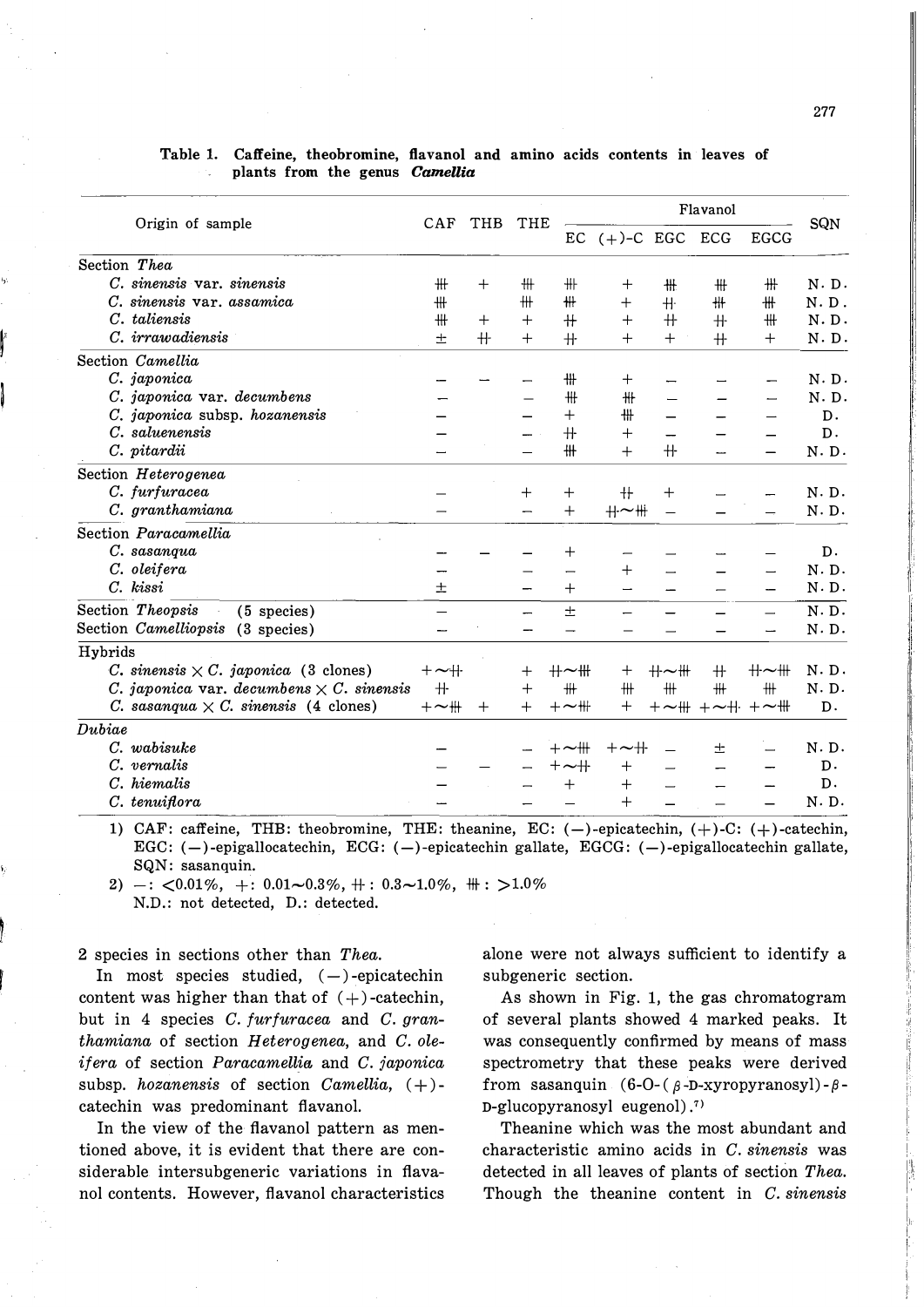



- 2: 90 mg 'Sazancha'
- $3:250$  mg  $C.$  sasangua
- Peaks A: internal standard
	- $B: (-)$ -epicatechin
	- $C: (+)$ -catechin
	- D:  $(-)$ -epigallocatechin
	- E: sasanquin
	- $F: (-)$ -epicatechin gallate
	- $G: (-)$ -epigallocatechin gallate

was above  $1\%$ , that of C. taliensis and C. *irrawadiensis* ranged from 0.2 to 0.3%. Theanine was not detected by high performance liquid chromatography in the other 5 sections, except for *C. furfuracea* of section Heterogenea which contained 0.02% theanine. However, in several grafted plants of sections other than Thea, trace amounts of theanine were detected with the high sensitive method using amino acid analyzer.<sup>3)</sup>

Recently, Tsushida and Takeo<sup>10)</sup> reported that theanine in C. japonica and C. sasanqua was identified exclusively in the period of seed germination and subsequent growth. They also noted that theanine was not detectable in the derived shoots and roots of the actively growing 1-year old cutting of  $C$ , japonica and C. sasangua nor also in the leaves of naturally grown plants.

On the other hand, the contents of main amino acids other than theanine such as arginine, glutamine, aspartic acid, glutamic acid and serine varied among the leaves examined. There was no clear correlation between the contents of these 5 amino acids and the taxonomical classification of the species or the subgeneric sections.

As mentioned above, a remarkable difference was revealed between the leaf components of section Thea and those of the other 5 sections of the genus Camellia. Chemically,  $C.$  taliensis was closely related to  $C.$ sinensis.

## Patterns of tea hybrids

As shown in Figs. 1 and 2, the chromatogram of 'Sazancha'  $(C. sasanqua \times C. sinen$ sis) gave an intermediate pattern between that of C. sinensis and that of C. sasanqua. In other words, 'Sazancha' contained both galloyled catechins and 2 purine bases which are characteristic of section Thea as well as sasanquin characteristic of C. sasanqua.

Similarly, all the clones of hybrids between C. sinensis and other species such as C. sasanqua and C. japonica contained caffeine, theobromine, galloyled catechins and theanine. Wood and Barua<sup>11)</sup> reported similar results and demonstrated that in the paper chromatograms of  $F_1$  hybrids between C. irrawadiensis and C. sinensis var. assamica tea compounds undetected in the former species could be detected.

Thus it becomes clear that the ability to biosynthesize these compounds was hereditary to hybrids of tea. Since these compounds were not detected in C. sasangua and C. japonica.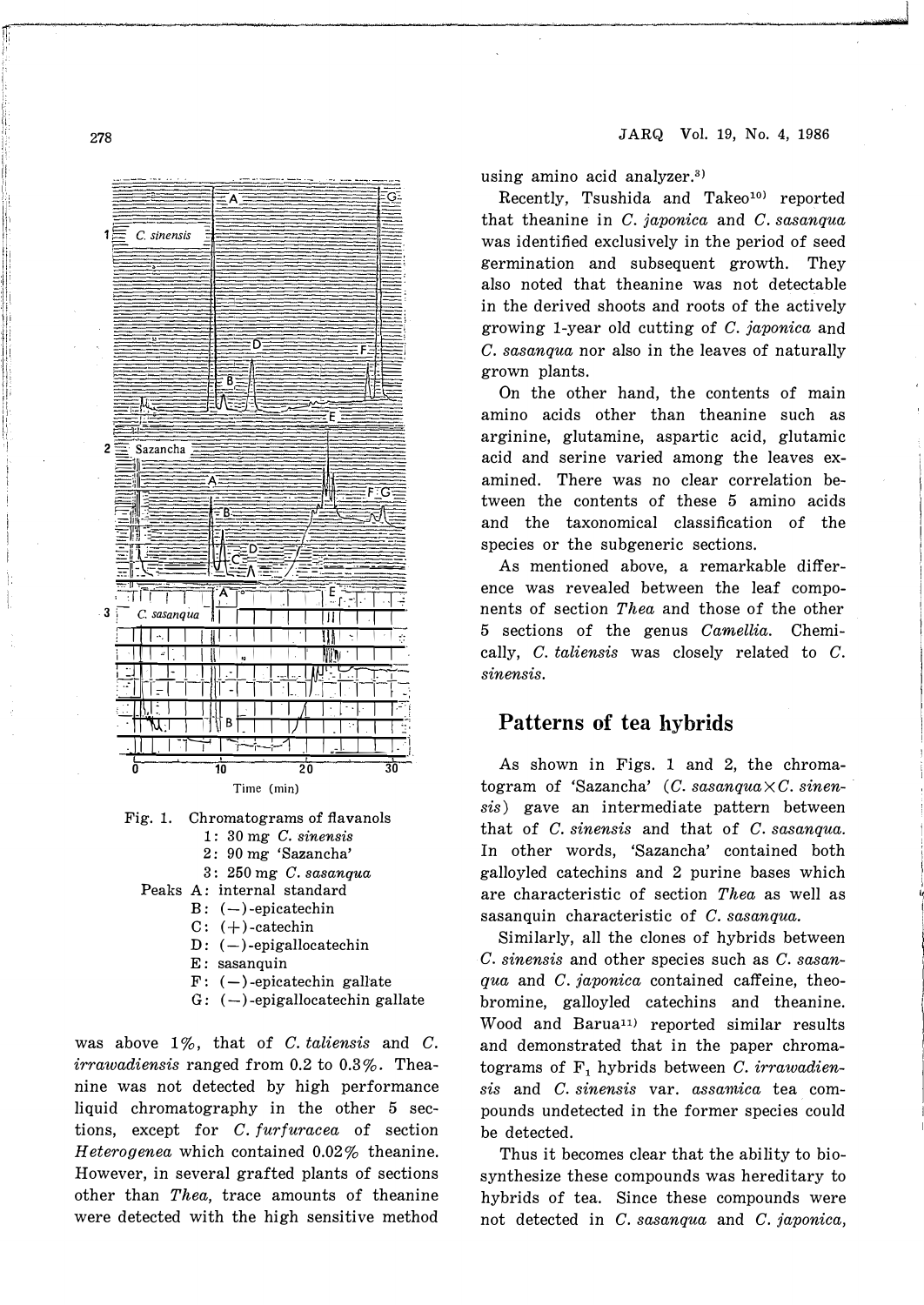

**Fig. 2. HPLC analysis of the purine bases Absorbance (272 nm) of** *C. sinensis,* **'Sazancha' and** *C. sasanqua* 

they were considered to be suitable chemical markers for hybrids between a species of section *Thea* and a species of the other sections. In this study, the wide variation in the contents of these compounds might be explained to some extent by inherent characters. Thus, these findings suggest the possibility of interspecific hybridization.

## **Pattern of** *Dubiae*

*Dubiae* for which Sealy**<sup>9</sup> )** was unable to devise a proper classification includes *C.* . *wabisuke, C. vernalis* and *C. hiemalis.* On the basis of the morphological characteristics and karyotype studies, it has so far been reported that *C. wabisuke* was related' to both *C. japonica* and *C. sinensis.* However, the flavanol pattern of *C. wabisuke* resembled that of species of section *Camellia* studied. Caffeine, theanine and  $(-)$ -epigallocatechin gallate were not detected in all clones of *C. wabisuke.* 

Furthermore camellidins, which have an antifungal activity characterized by causing abnormal germination, were found in *C. japo-* *nica.* The detection of their activity was restricted to *C. japonica, C. granthamiana* and *C. wabisuke* by spore germination tests. Their activity was not detected from *C. pitardii* and *C. saluenensis* of section *Camellia,* and 9 clones of hybrids between *C. sinensis* and *C. japonica.<sup>1</sup>* >

These results suggested that *C. wabisuke*  was closely related to *C. japonica.* But it was difficult to consider that *C. wabisuke* was related to *C. sinensis.* 

*C. vernalis* and *C. hiemalis* were found to contain a large amount of  $(-)$ -epicatechin as well as sasanquin. Therefore, both species could be considered as hybrids resulting from crosses between *C. sasanqua* and a species of section *Camellia,* which is in agreement with the assumption of several researchers on. the basis of various methods.

# **Purine base pattern of** *C. irrawadiensis*

On the basis of morphological characteristics *C. irrawadiensis* can be regarded as intermediate between *C. sinensis* var. *assamica* and C. taliensis.<sup>9</sup> Recently Kondo<sup>2)</sup> reported that *C. irrawadiensis* and *C. sinensis* showed some degree of interspecific variations in their karyotypes, even though each species had its own characteristic karyotype. Robert et al.<sup>8)</sup> initially investigated the chemotaxonomy of the genus *Camellia* and reported that the presence of caffeine (1, 3, 7-trimethylxanthine) in *C. irrawadiensis* could not be confirmed by paper chromatography. From gas chromatographic survey, caffeine was not also detected in *C. irrawadiensis.* Chemically, this species is clearly distinct from other species of section *Thea.* Its specific metabolism and distribution of purine bases deserved further investigation.

As shown in Fig. 3 of high performance liquid chromatogram, the purine base patterns of *C. irrawadiensis* was remarkably different from the other species of section *Thea:* the theobromine (3,7-dimethylxanthine) content exceeded 0.5 % while the caffeine content was below 0.02%. Furthermore, the presence of both compounds in *C. irrawadiensis* was con